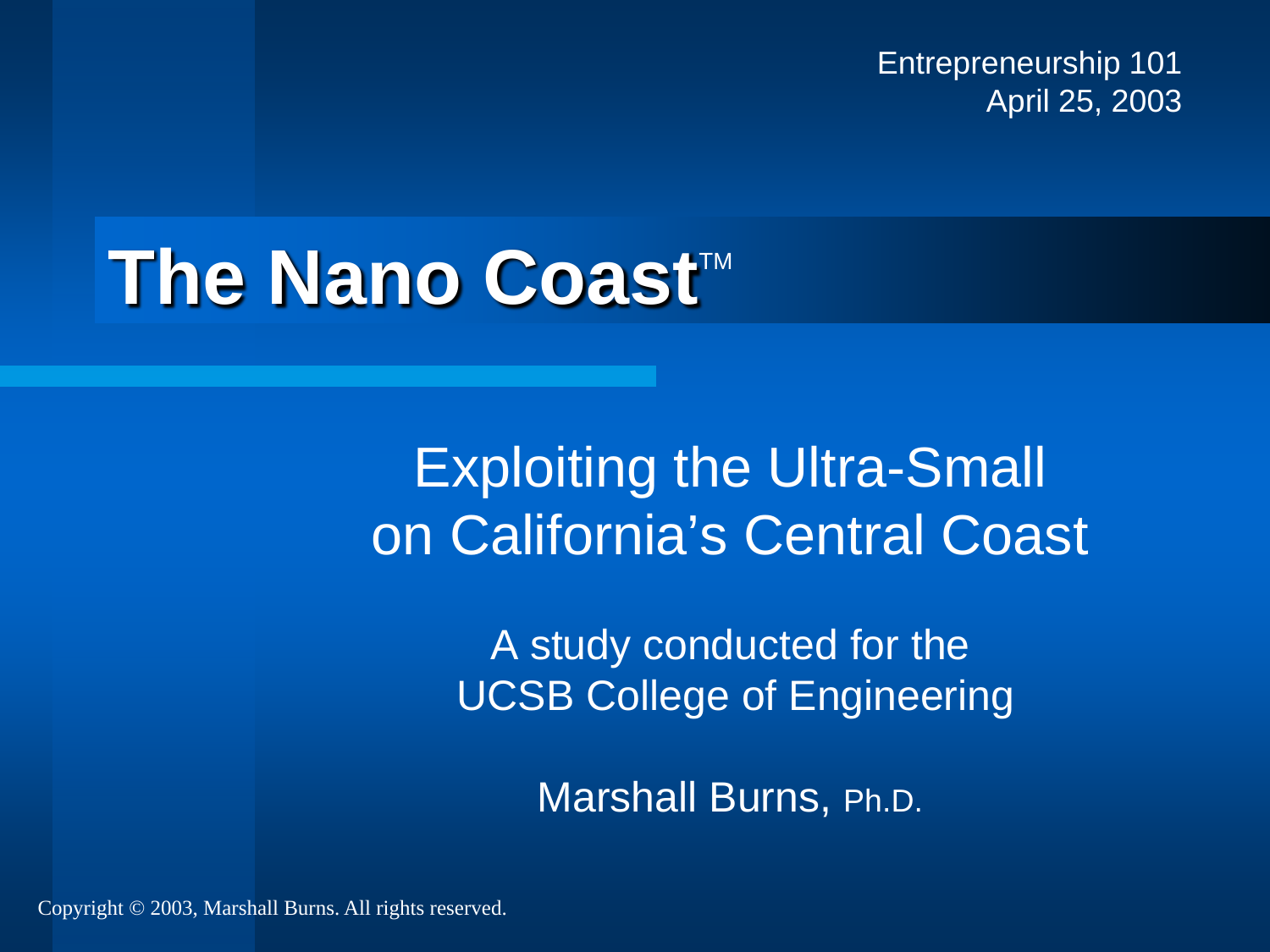### **Outline**

 **Background Hubs – Region – UCSB**

#### **Nano Cases**

**Established – Up-and-Coming – Long-Range**

 **Challenges and Opportunities IP – Biz Ed – Incubation – Conference – Fund**

Copyright © 2003, Marshall Burns.<br>
April 25, 2003  $\frac{2}{\text{All rights reserved}}$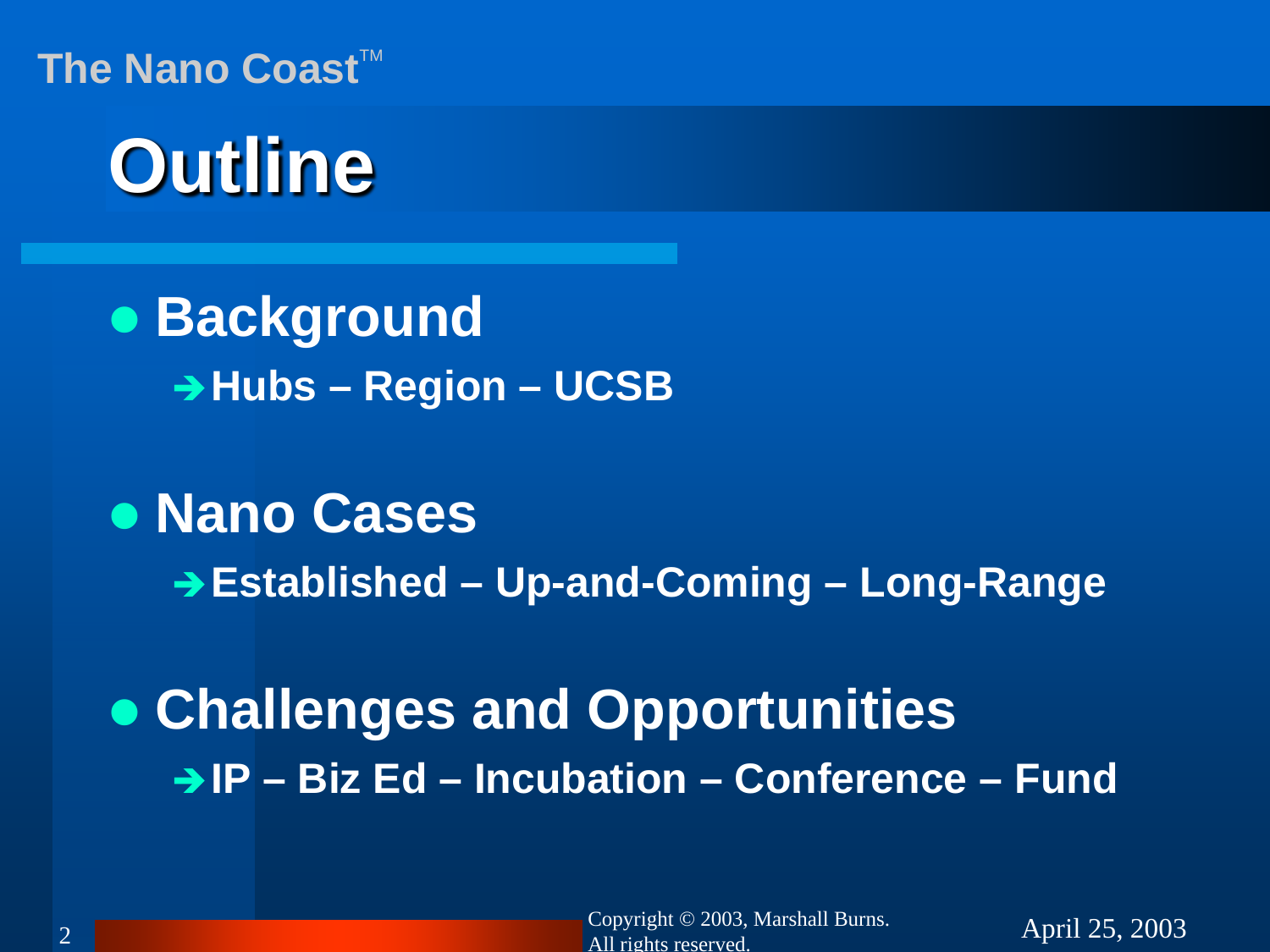## **Techno-Industry Hubs**

| <b>Finance</b>         |      | 1790s Wall Street     |
|------------------------|------|-----------------------|
| <b>Steel</b>           |      | 1870s Pittsburgh      |
| <b>Automobiles</b>     | 1903 | <b>Detroit</b>        |
| <b>Consumer elect.</b> | 1954 | <b>Tokyo</b>          |
| <b>Semicond., IT</b>   | 1955 | <b>Silicon Valley</b> |
| <b>Nanotech</b>        | 20?? | <b>TBD</b>            |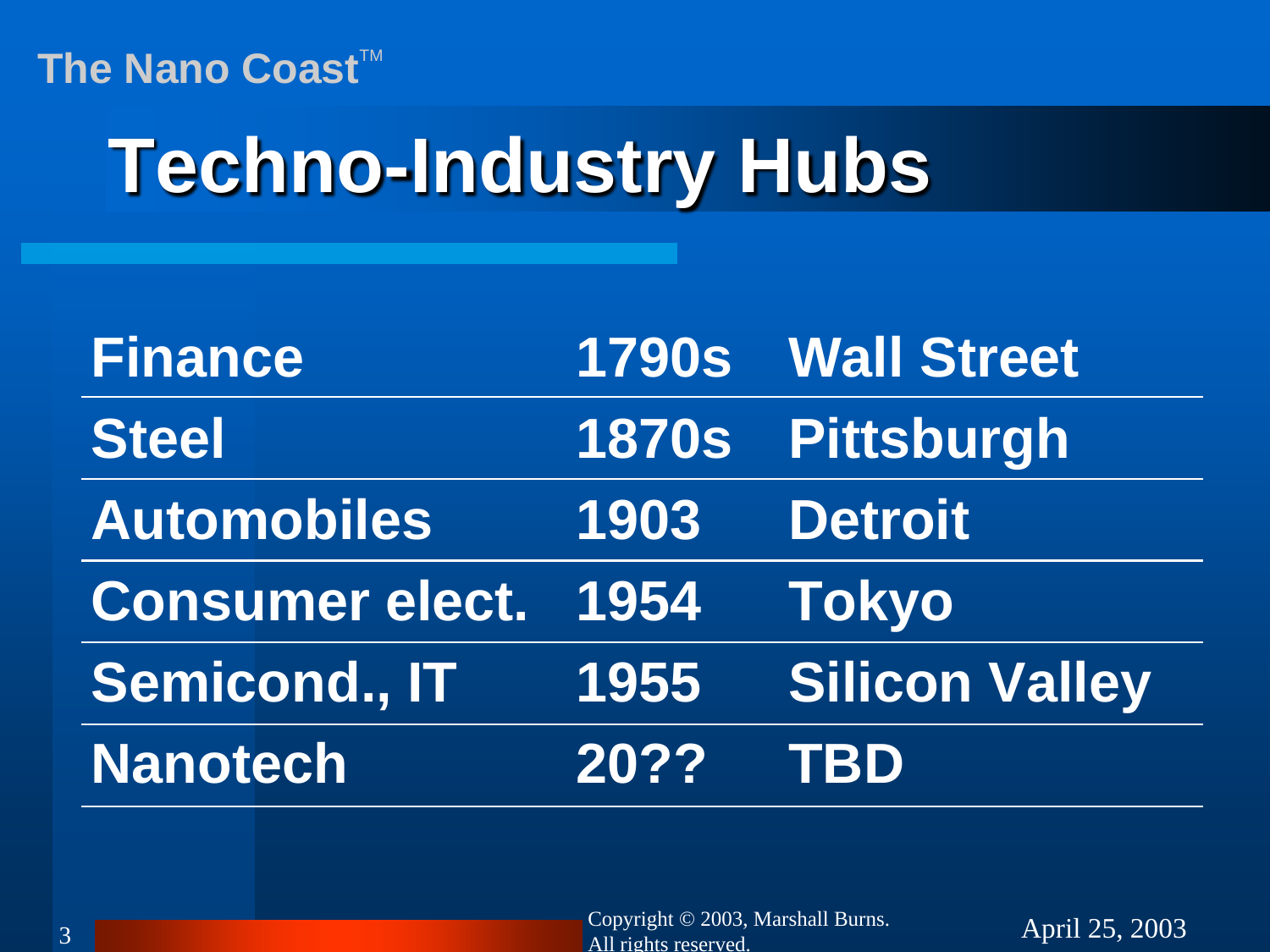### **Nanotech Hub**

- **1. Silicon Valley**
- **2. Boston**
- **3. Beijing, China**
- **4. Southern California**
- **5. Albany**

**Preliminary ranking supplied courtesy of NanoXchange.com**

Copyright © 2003, Marshall Burns.<br>
April 25, 2003 All rights reserved.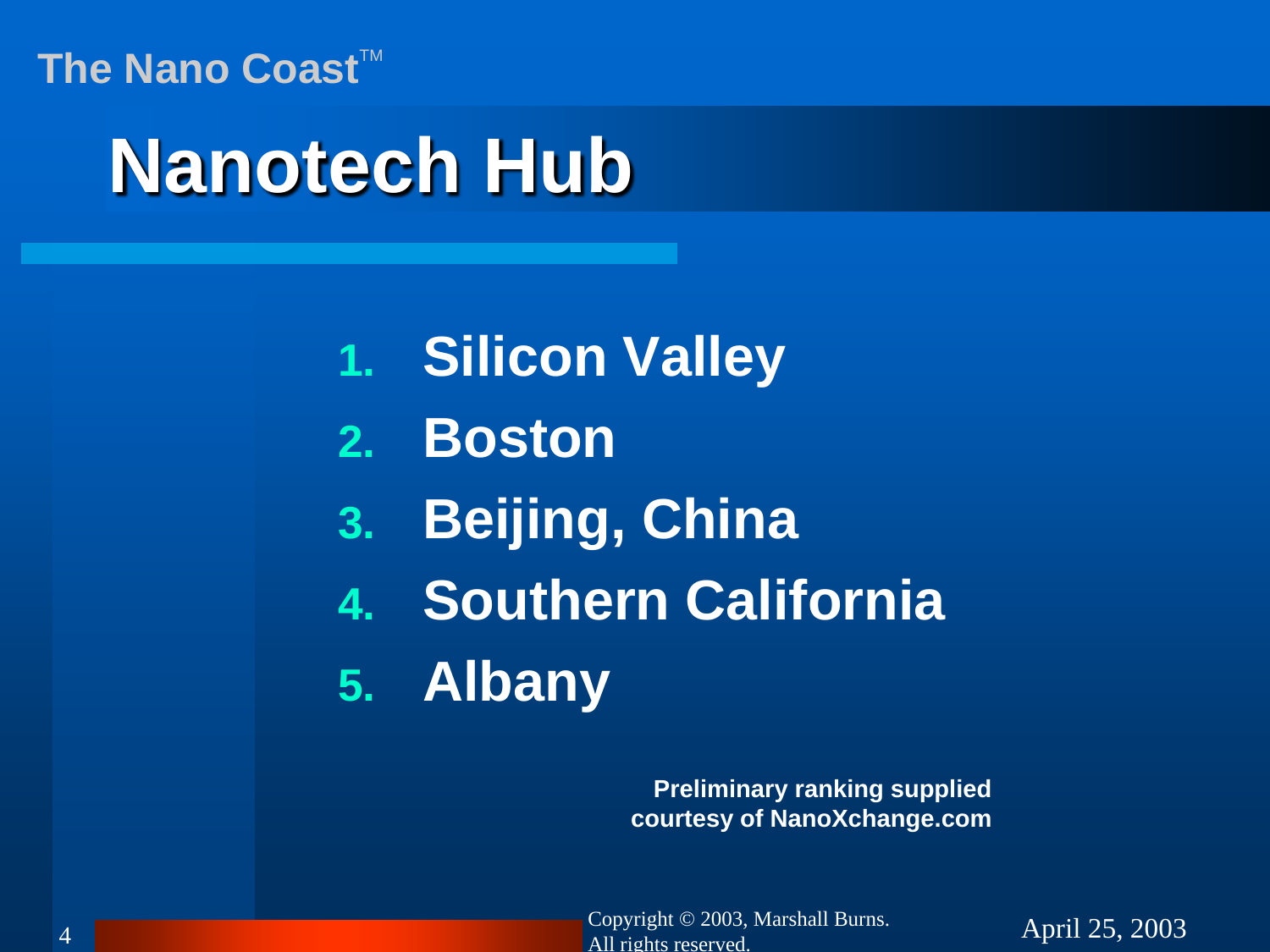### **The Nano Coast**



Copyright © 2003, Marshall Burns.<br>April 25, 2003 6 **All rights reserved.**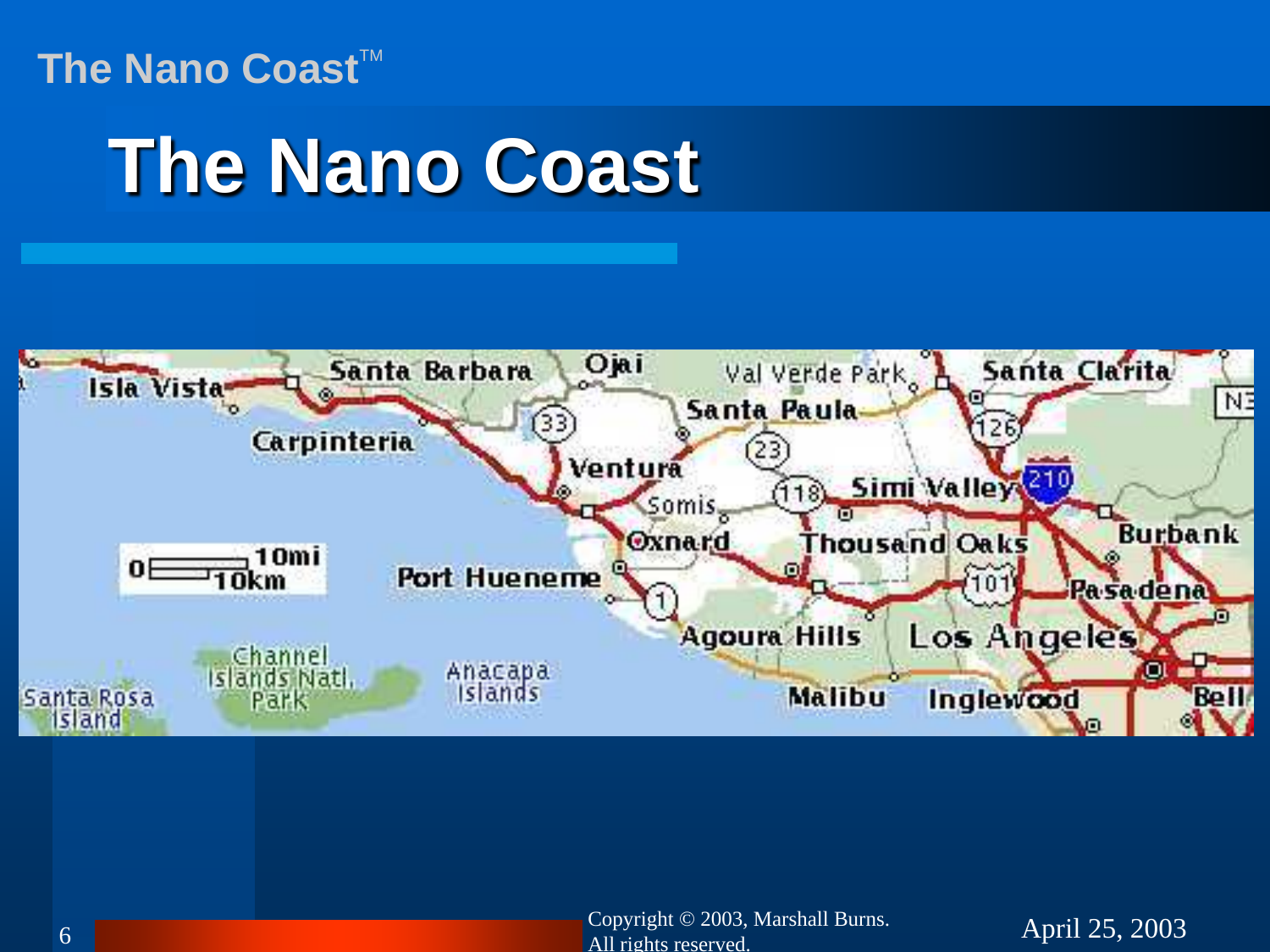#### **The Nano Coast<sup>TM</sup>**

### **UCSB**



### **MRL BMSE CNSI**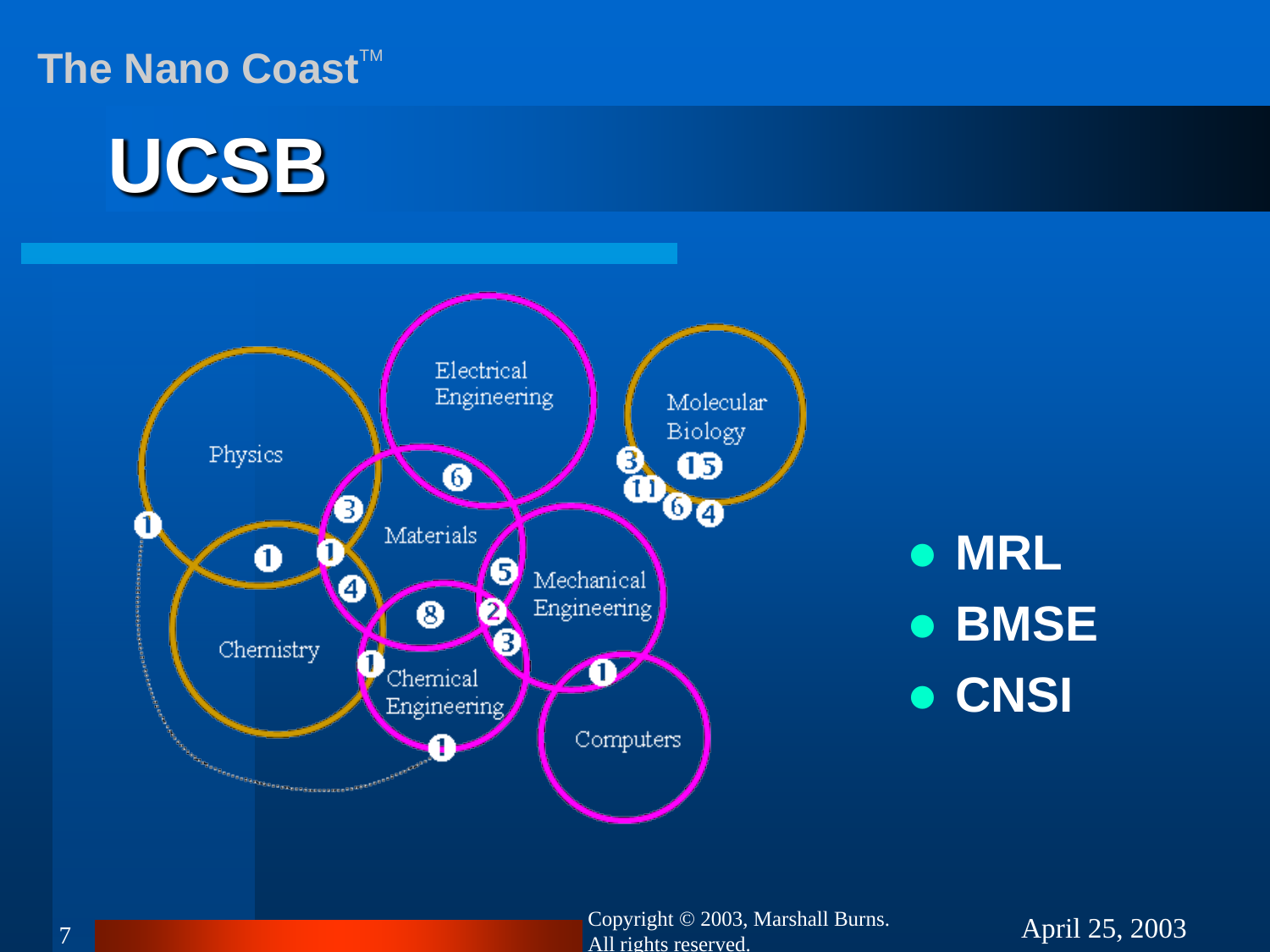### **Some UCSB Spin-Offs**

| Digital Instruments (Veeco) \$219 M |     |
|-------------------------------------|-----|
| <b>Nitres (Cree)</b>                | 210 |
| <b>Uniax (Dupont)</b>               | 30  |

Copyright © 2003, Marshall Burns.<br>April 25, 2003  $\frac{1}{\text{All rights reserved}}$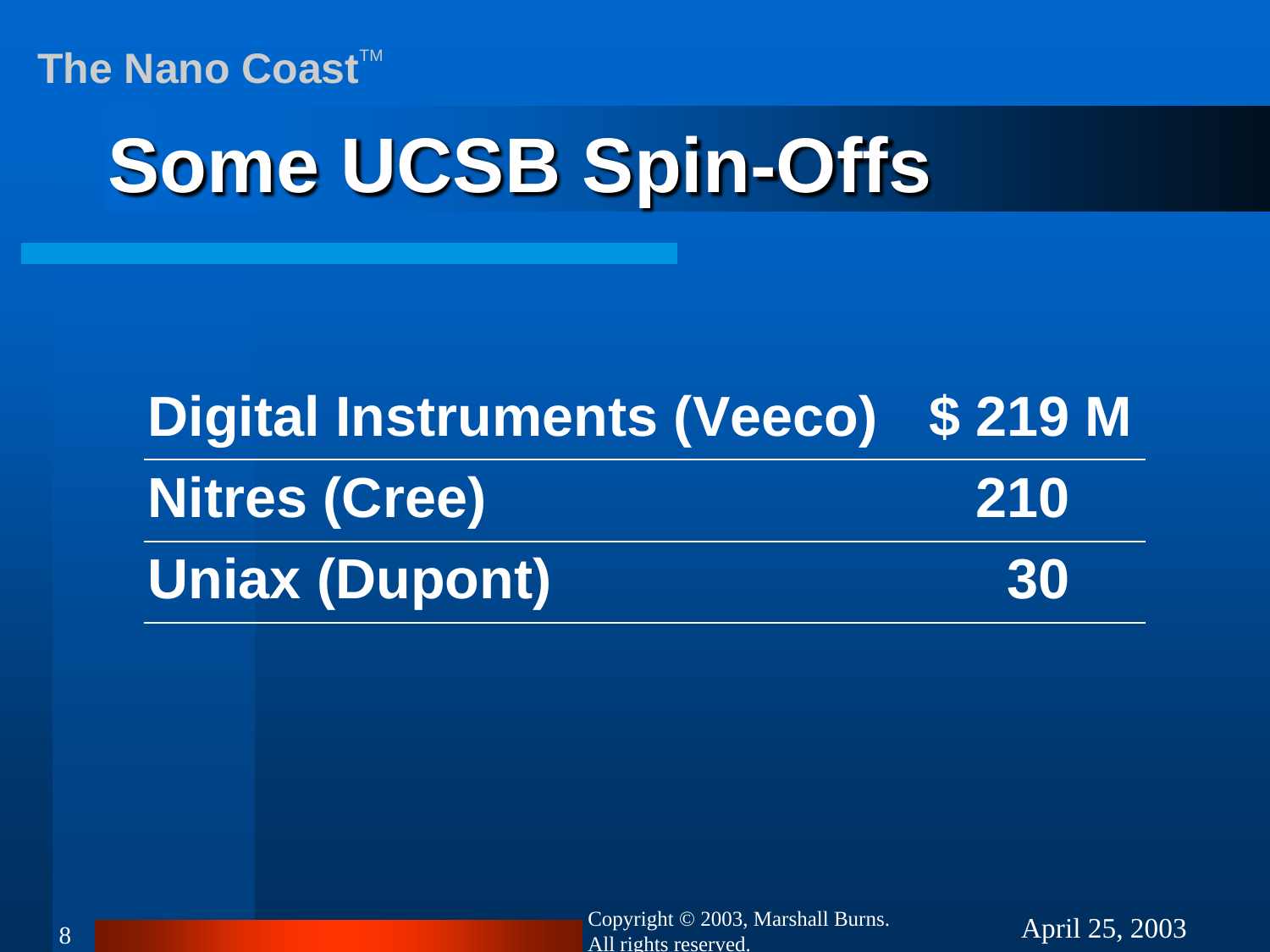### **Case Examples**

Copyright © 2003, Marshall Burns.<br>April 25, 2003  $\frac{1}{\text{All rights reserved.}}$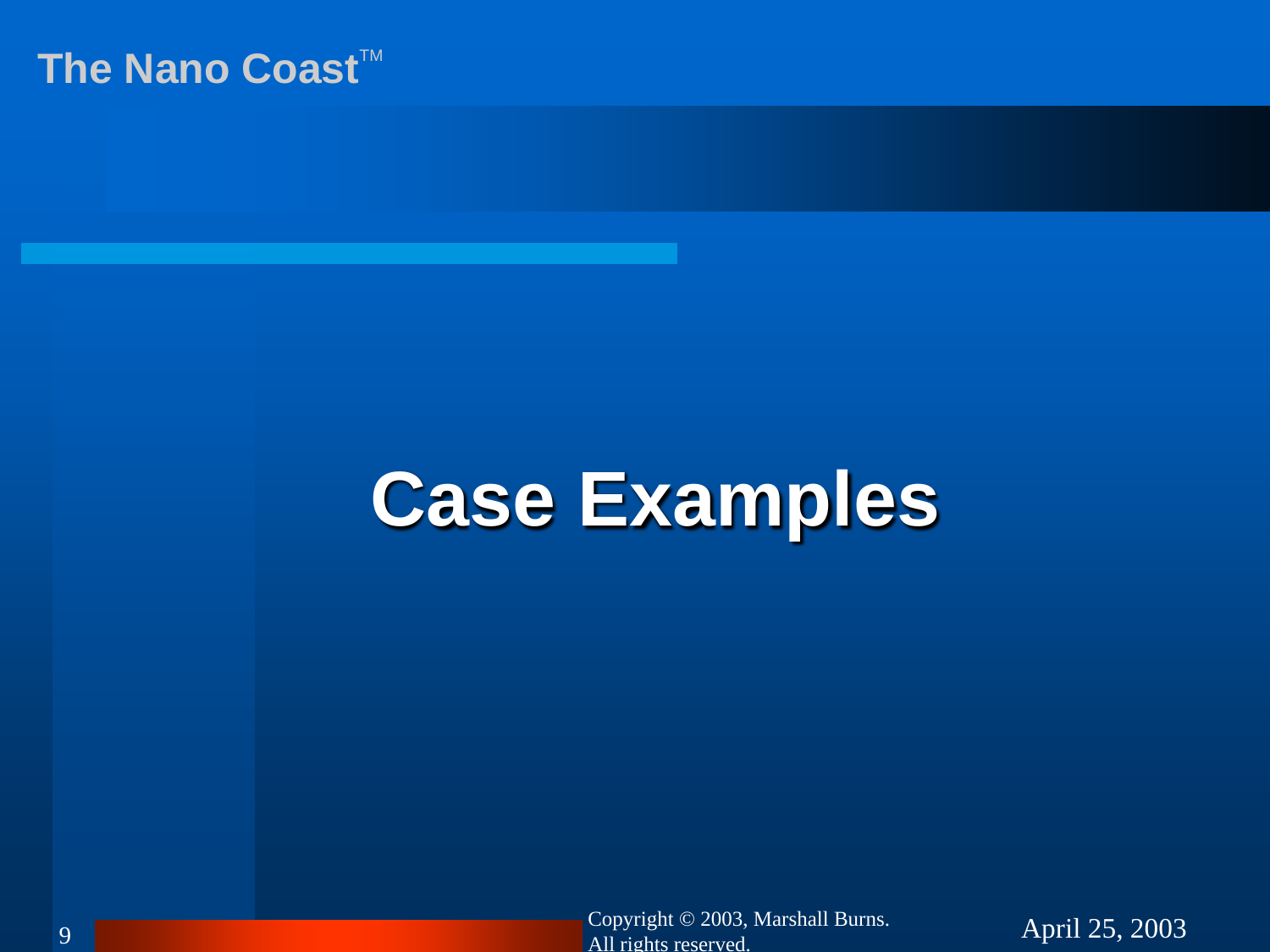### **Case: Established Success**



#### **Probe Microscopes Digital Instruments**



Copyright © 2003, Marshall Burns.<br>
April 25, 2003 all rights reserved.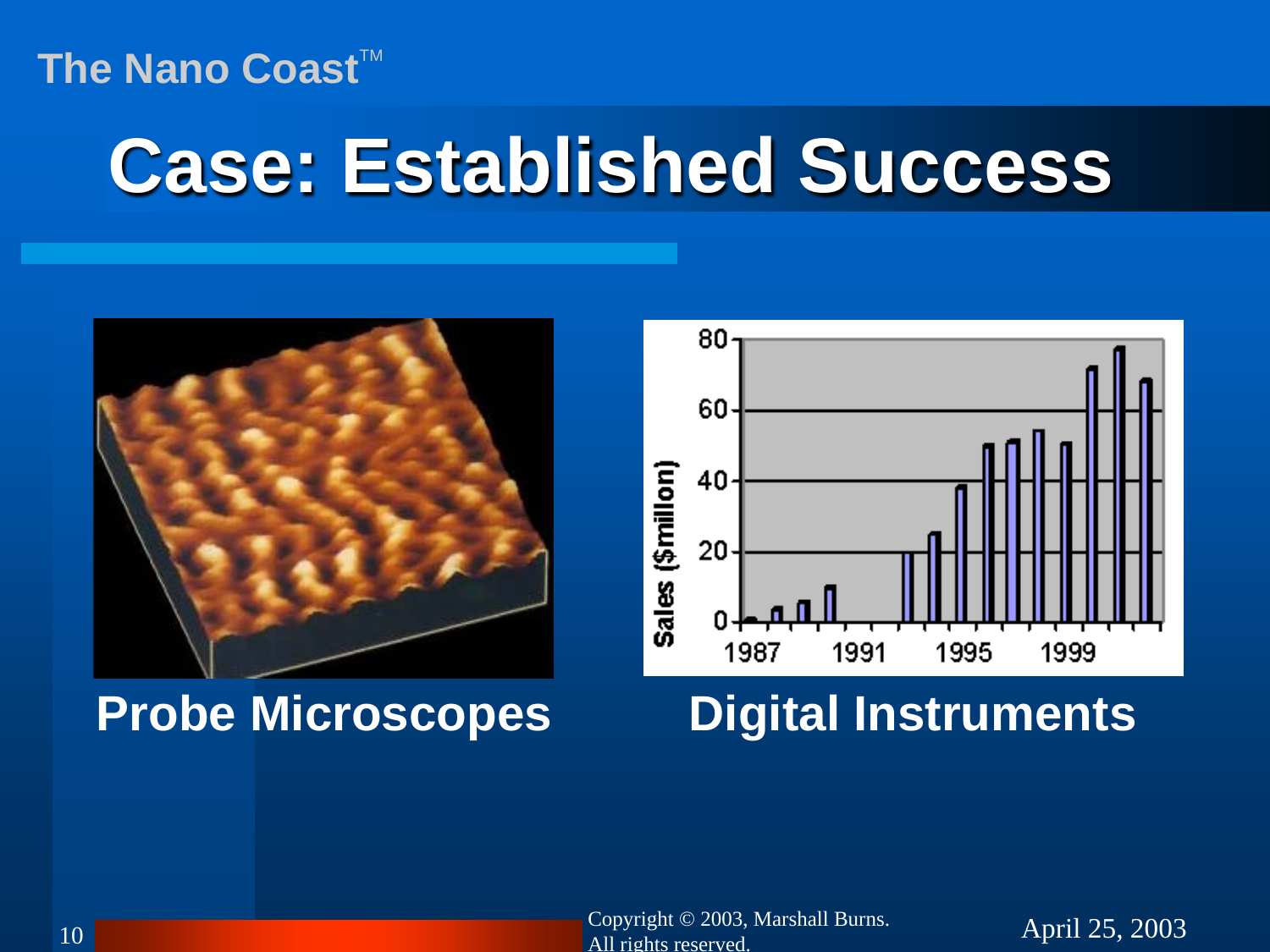# **Case: Up and Coming**



#### **Biomimetics – SBA Materials**

Copyright © 2003, Marshall Burns.<br>April 25, 2003 and the contract of the contract of the contract of the contract of the contract of the contract of the contract of the contract of the contract of the contract of the contract of the contract of the contract of the contra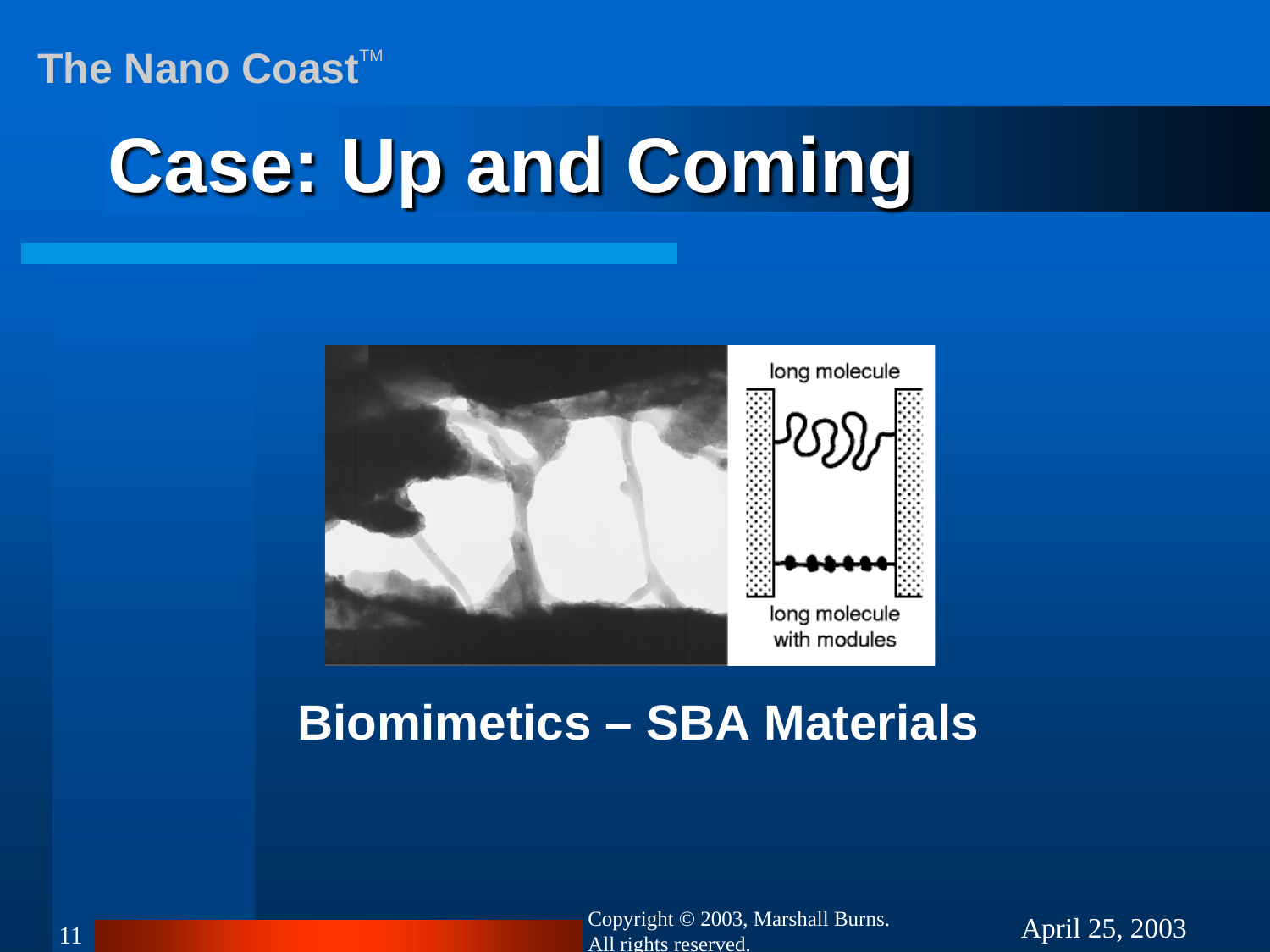### **Case: Long Range**



### **Spintronics**

Copyright © 2003, Marshall Burns.<br>All the maximal control of the April 25, 2003 12 **All rights reserved.**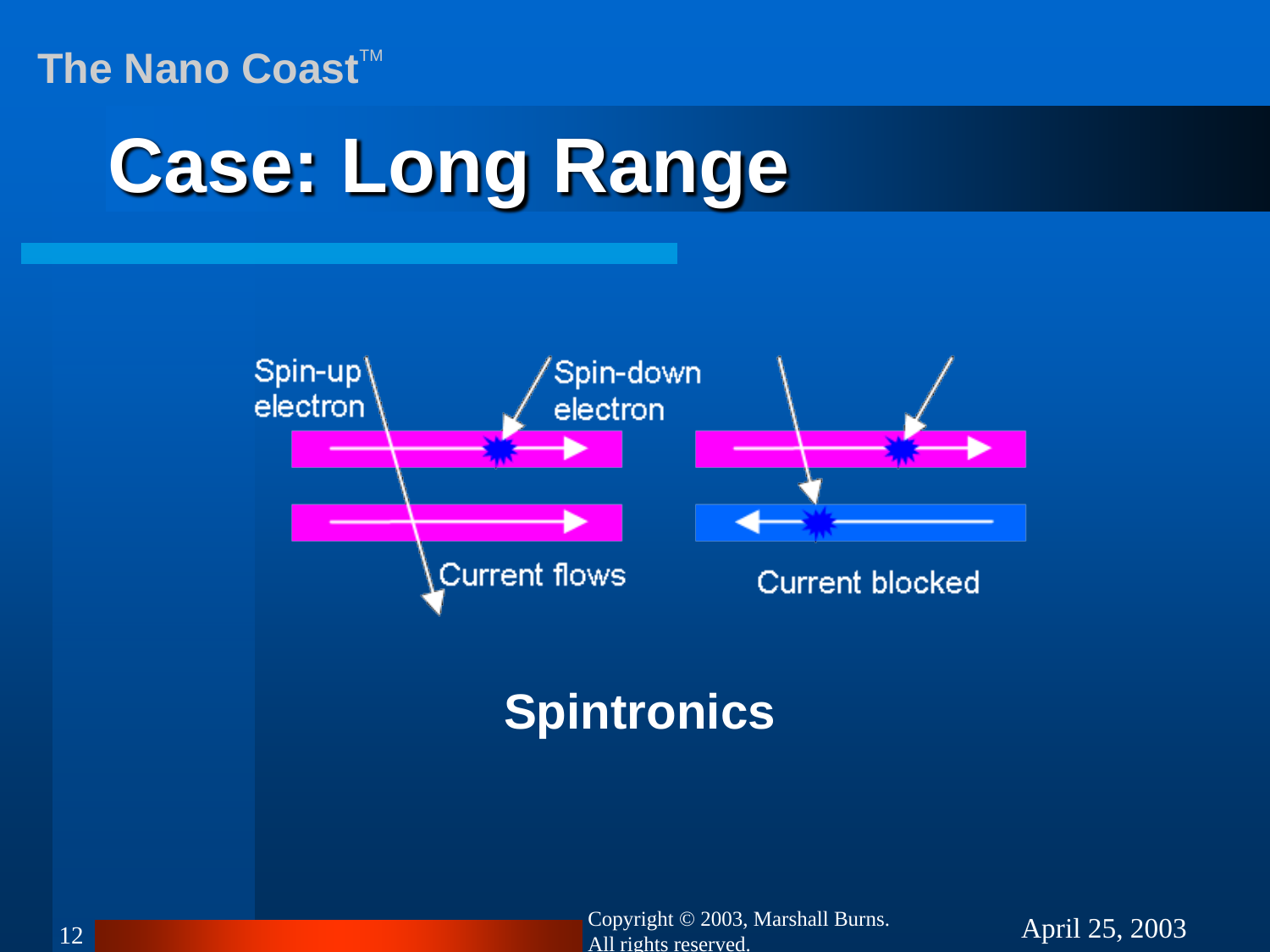### **Cases: More Projects**

 **Optoelectronics Conductive Plastics Quantum Dots Peptide Adhesives Vesosomes Auralization Many more**

Copyright © 2003, Marshall Burns.<br>
April 25, 2003 13 **All rights reserved**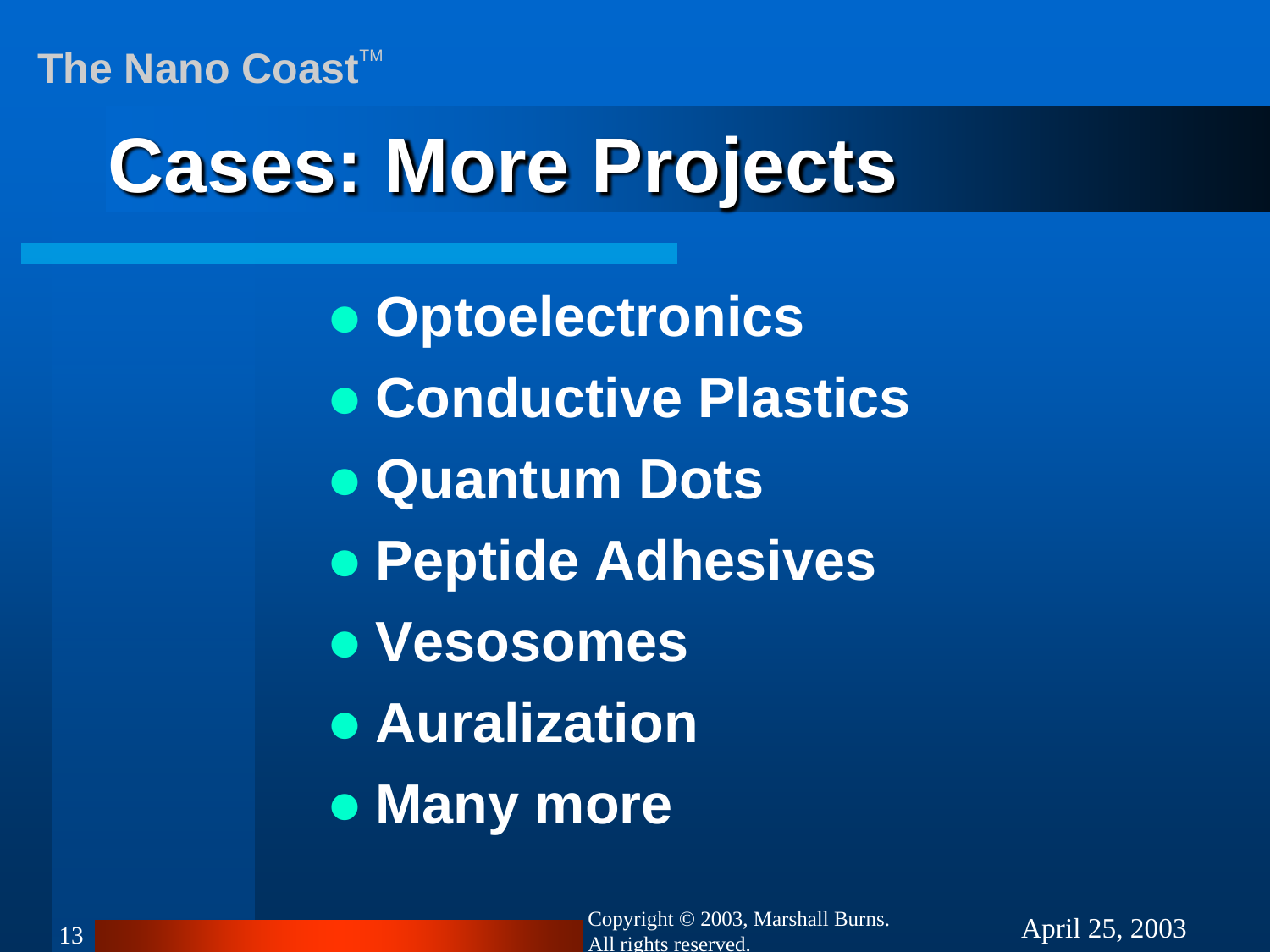### **Cases: 2nd-Order Spin-Offs**

 **NanoDevices Asylum Research**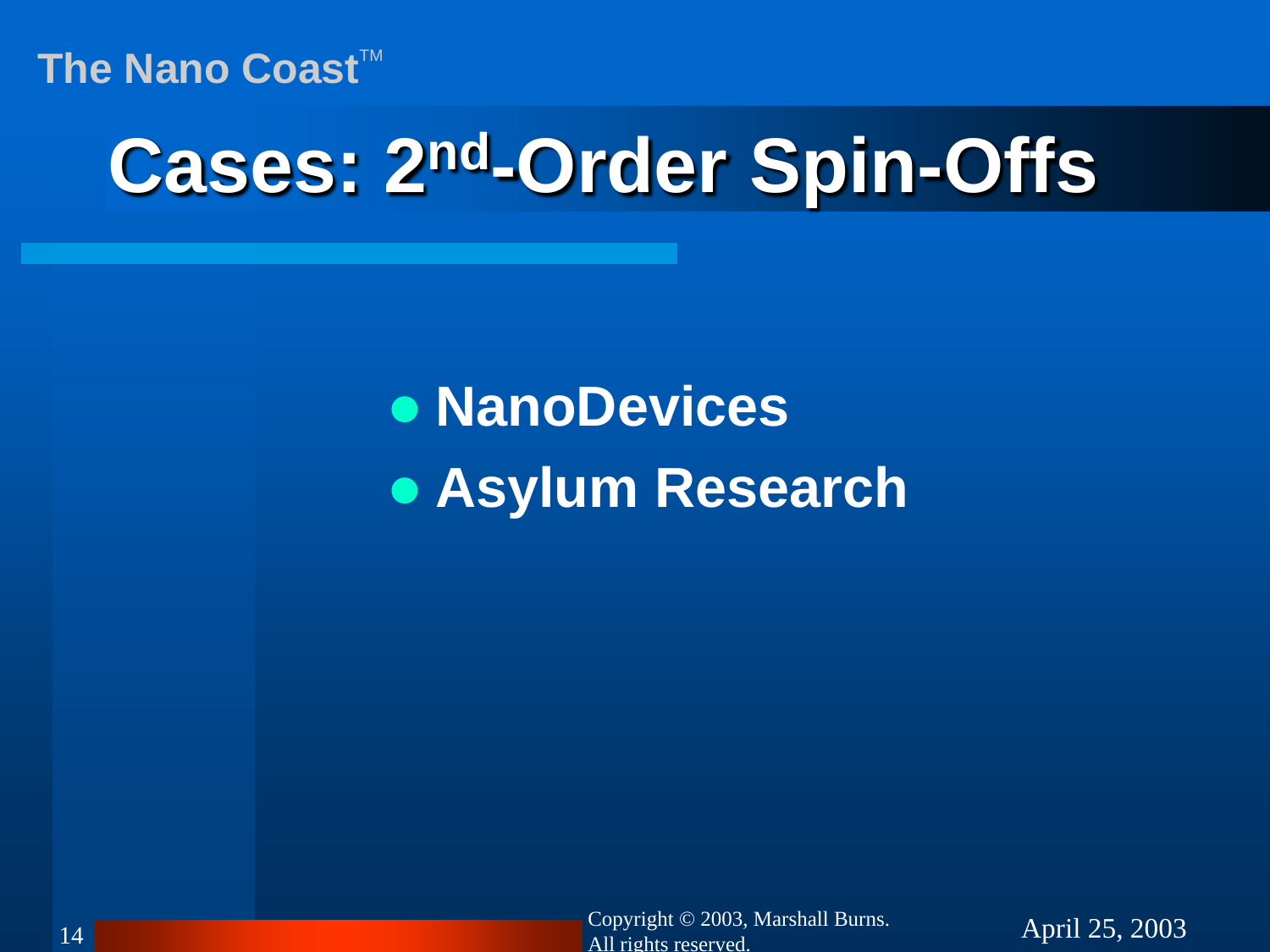## **Challenges and Opportunities**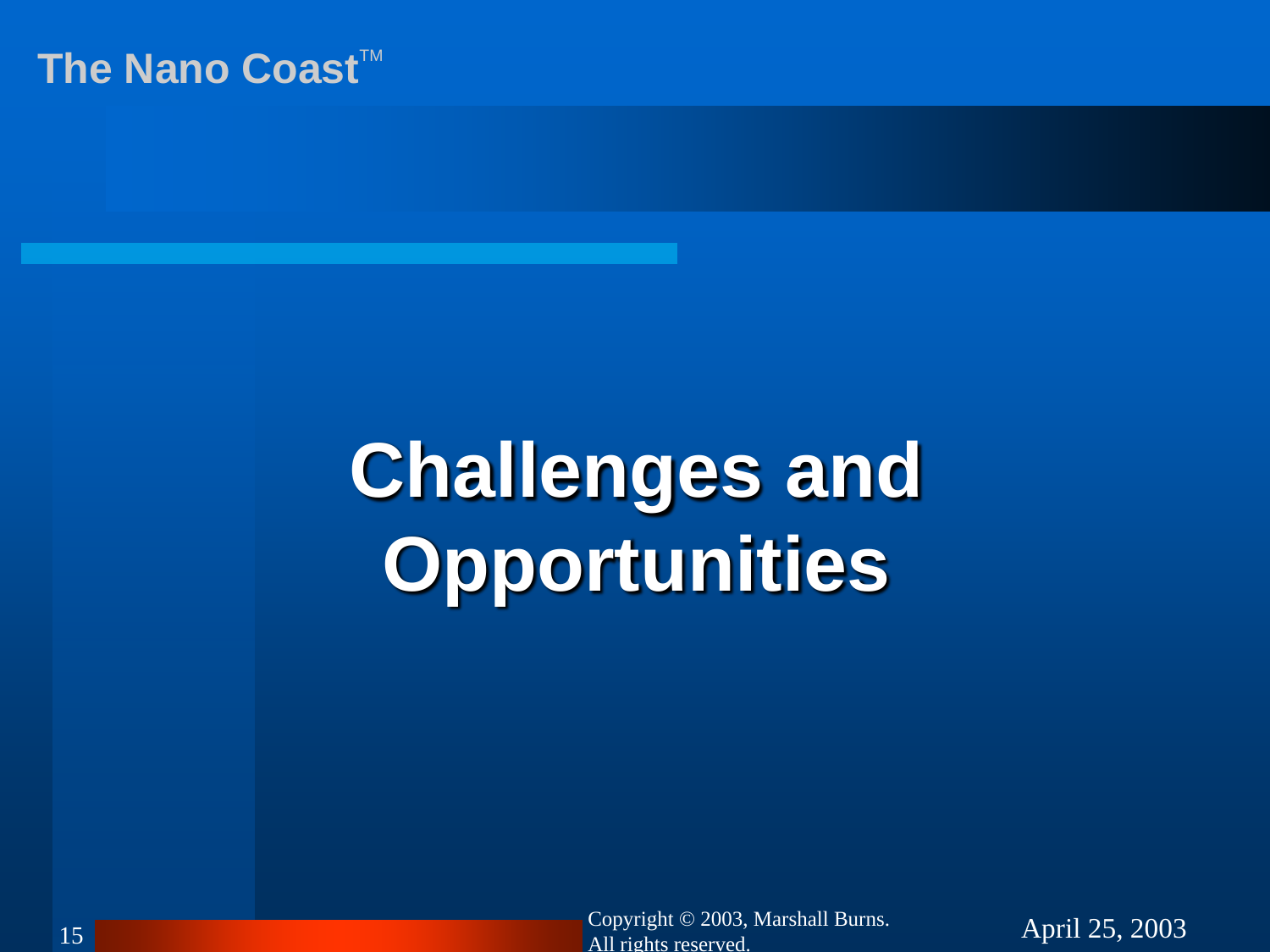### **Challenge: IP Management**



Copyright © 2003, Marshall Burns.<br>
April 25, 2003 16 and 16 and 16 and 16 and 16 and 16 and 16 and 16 and 16 and 16 and 16 and 16 and 16 and 16 and 16 and 16 and 16 and 16 and 16 and 16 and 16 and 16 and 16 and 16 and 16 and 16 and 16 and 16 and 16 and 16 and 16 and 16 an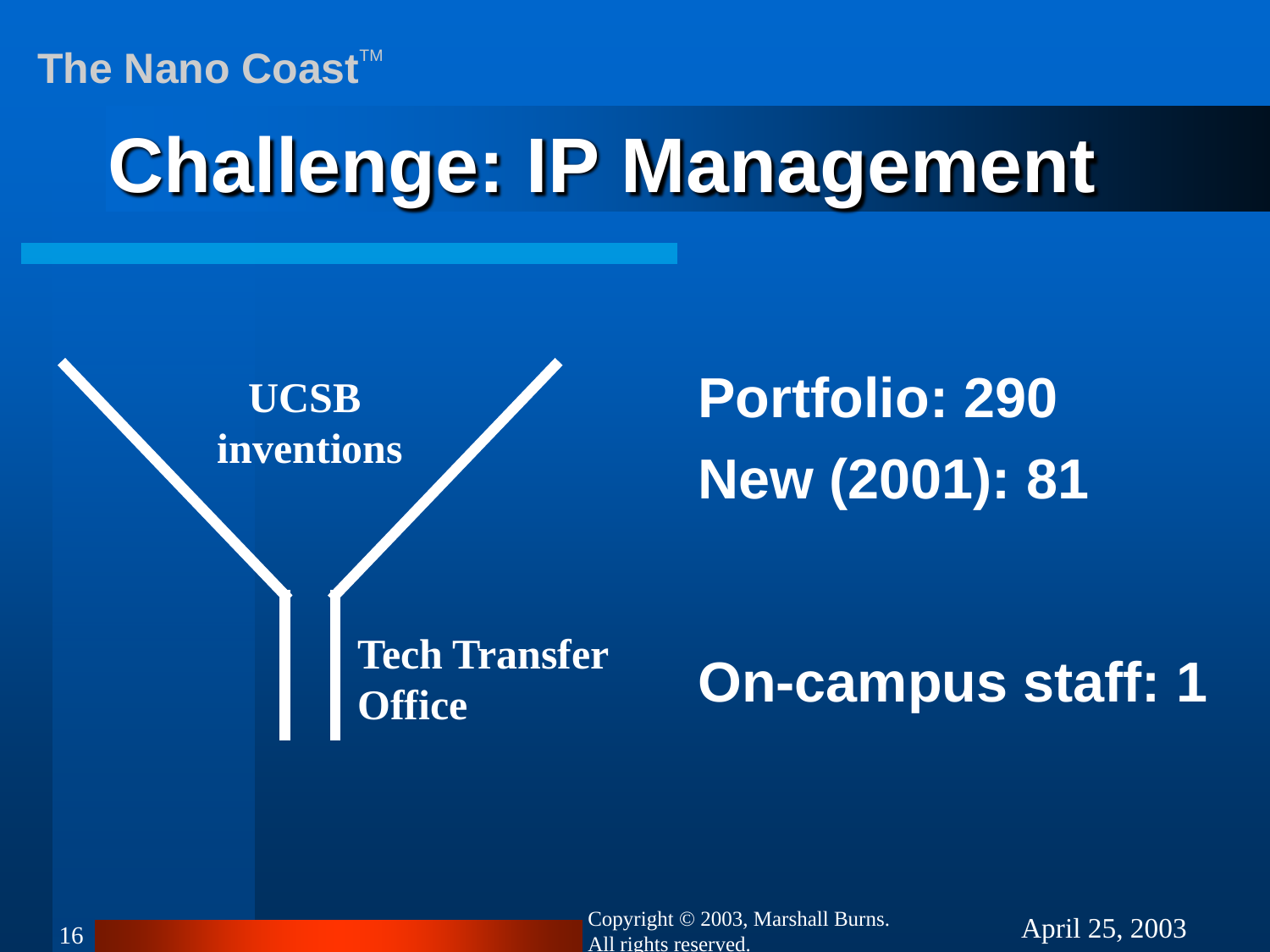#### The Nano Coast<sup>™</sup>

# **Challenge: Biz Ed**



**• CEEM** 

 **Students, Faculty, Entrepreneurs • Masters Program<br>• MBA ?**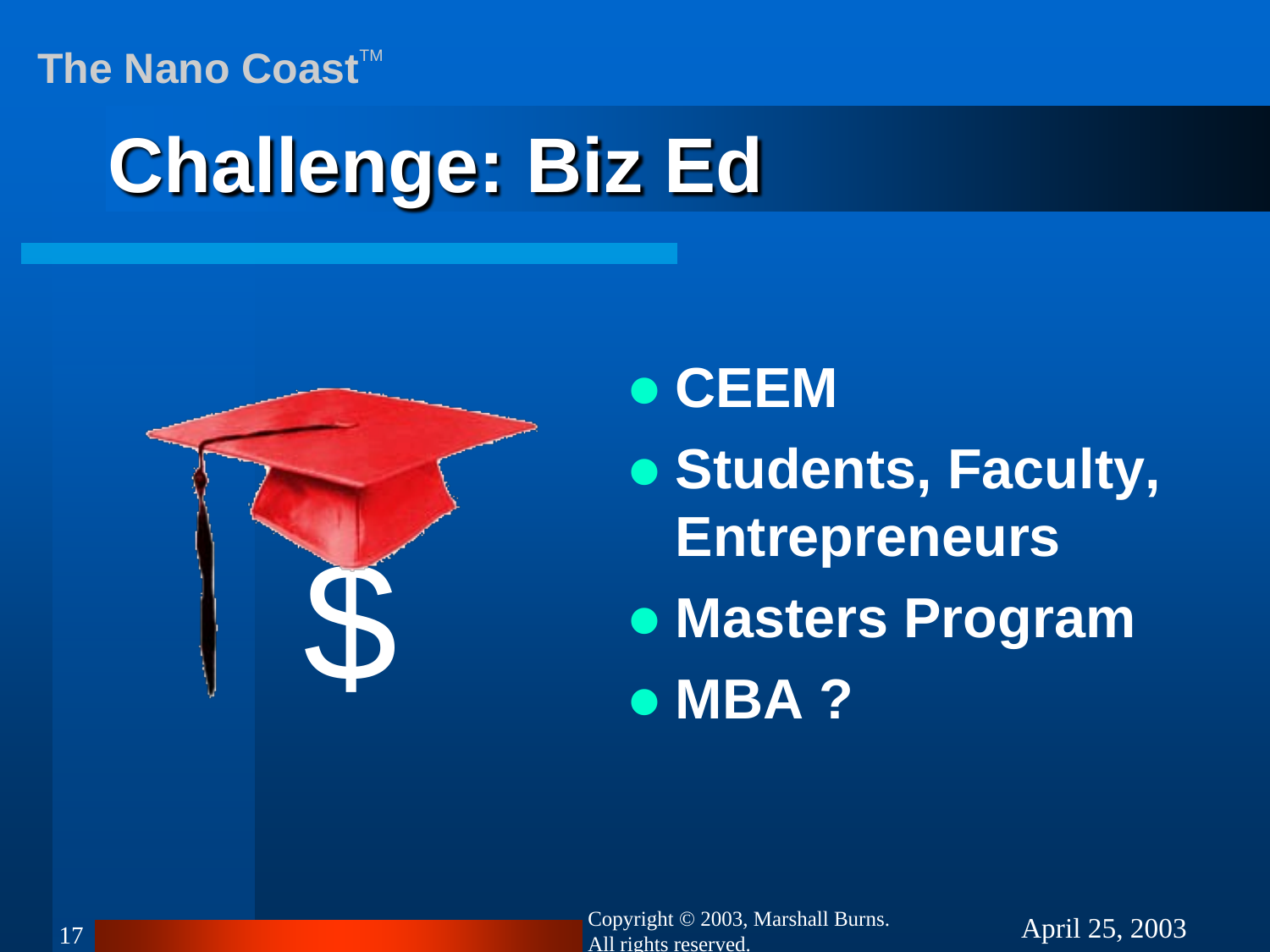# **Challenge: Incubation**



- **Access to capital**
- **[Man](http://www.bernalpublishing.com/)agement**
- **Service providers**
- **Pooled equipment and administrative**
- **Education**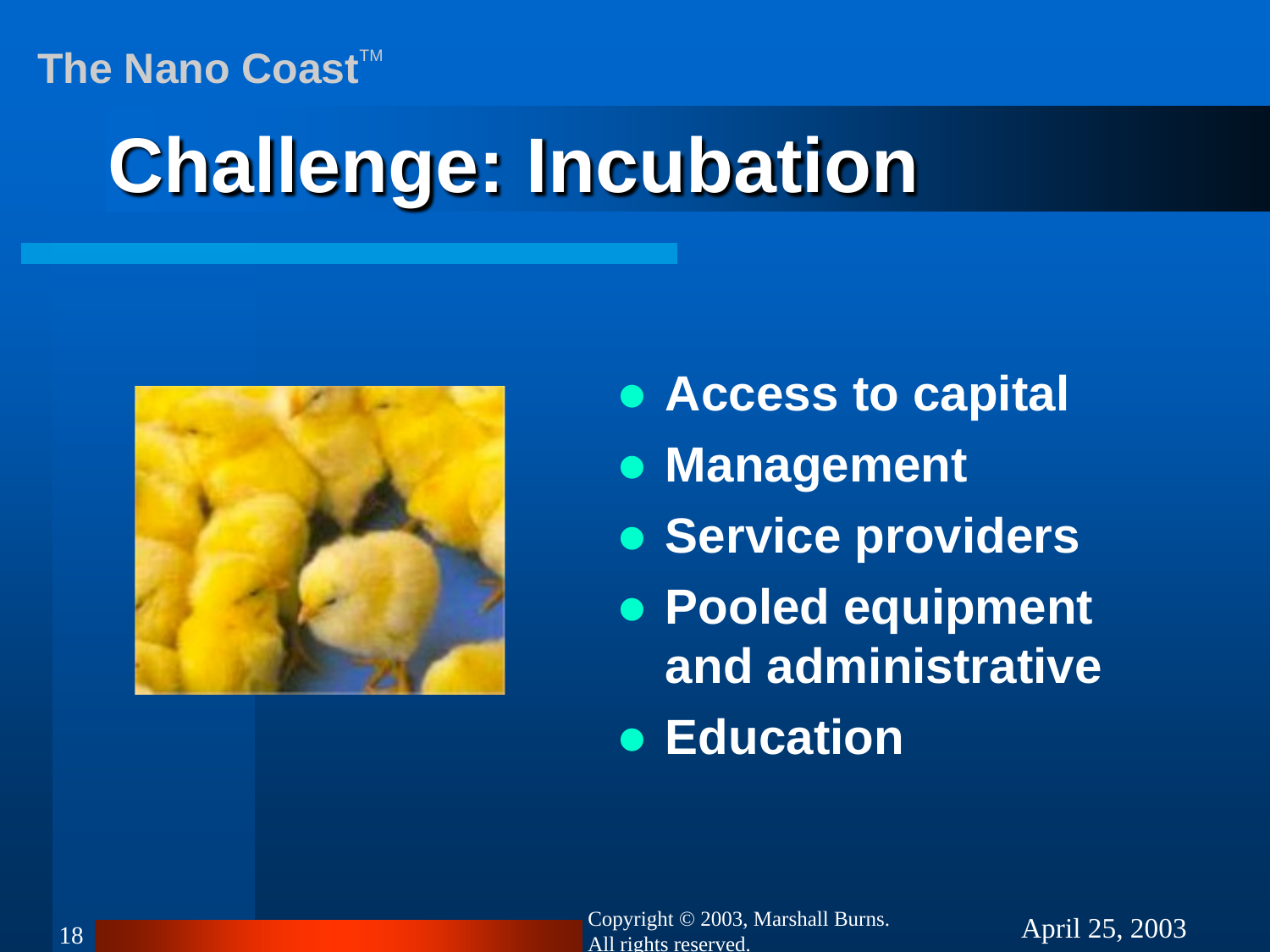# **Opportunity: Conference**

 **Combined tech and biz (3+3=5) Including trade show Global coverage Global draw**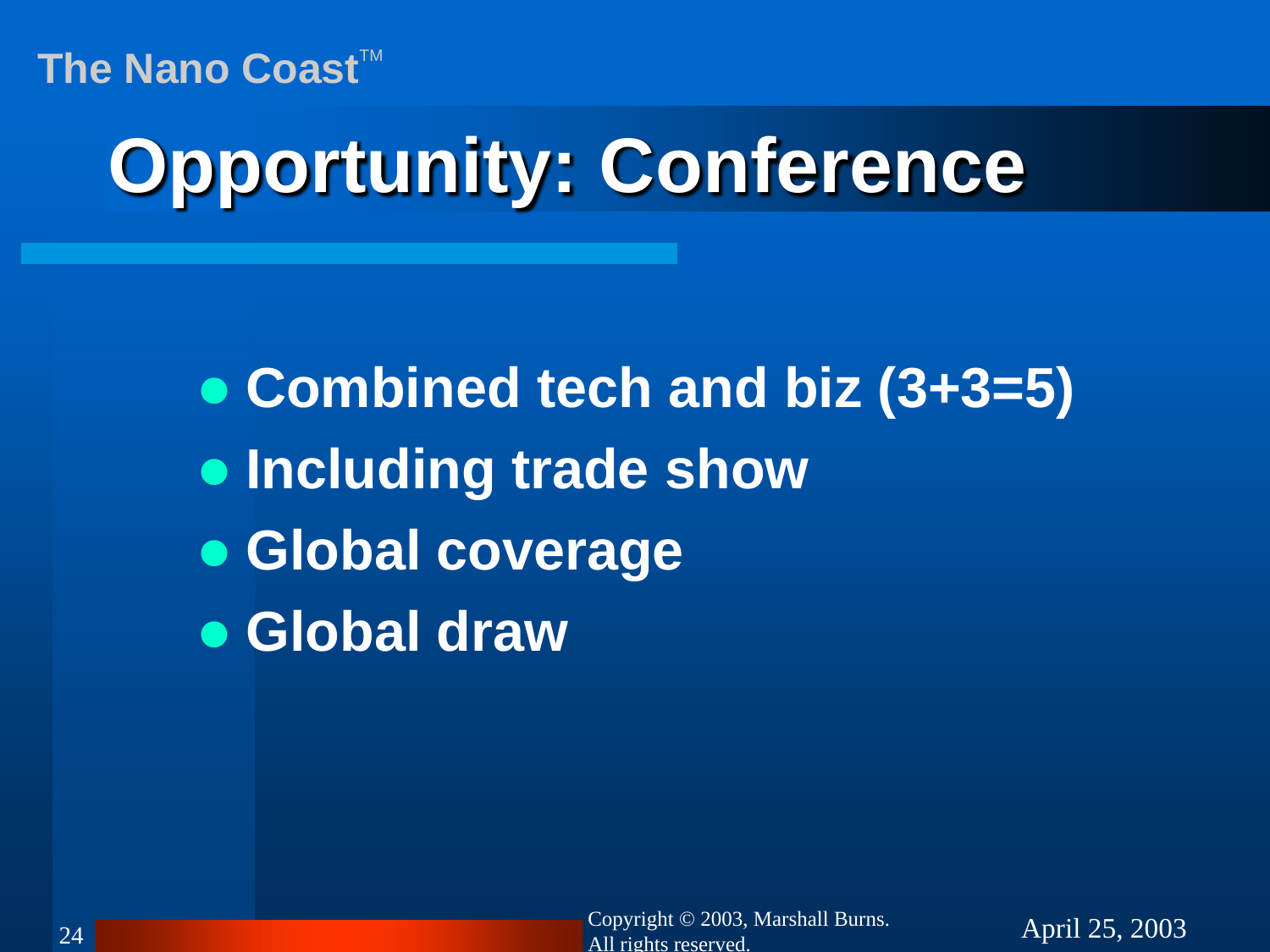# **Opportunity: Fund**

 **Nanotechnology focus Close ties to CNSI, Caltech Incubator? \$50 – 100M 3 – 7 year exits**